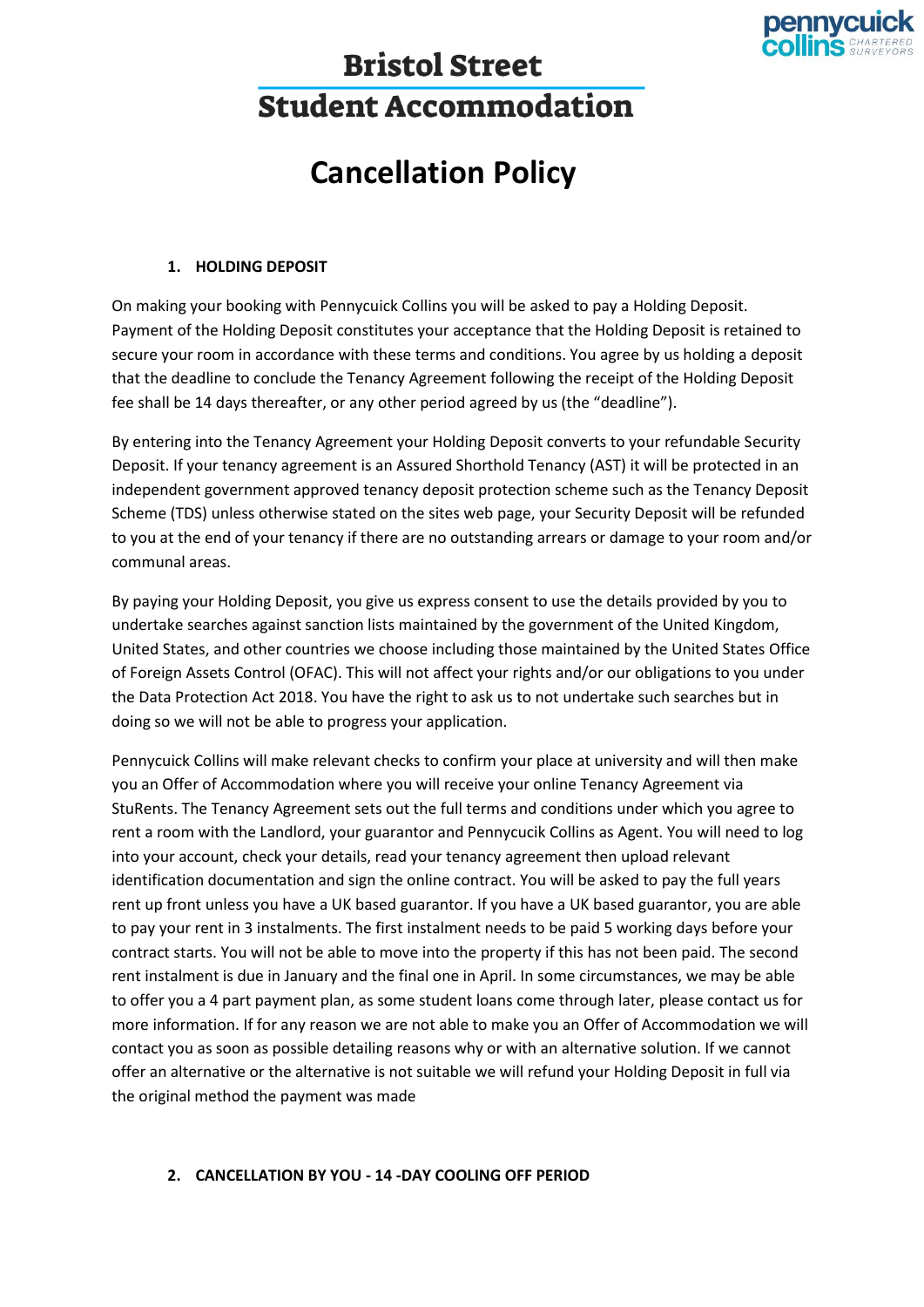If you choose to cancel your booking with Pennycuick Collins, you have 14 calendar days after receiving the original Accommodation Offer to do so to get a full refund of the Holding Deposit paid. If you have made your booking less than 14 days before you scheduled check-in date, you may cancel your booking until the earlier of (a) 14 days after receipt of the Accommodation Offer email and (b) the date you actually check-in. You may cancel your booking by sending an email to the relevant Accommodation Office email address [Bristolstreet@pennycuick.co.uk](mailto:Bristolstreet@pennycuick.co.uk) . Pennycuick Collins will refund your Holding Deposit within 7 calendar days of cancellation. If you cancel your booking after the 14 calendar day cool off period, you will not get your Holding Deposit returned to you and you, and your guarantor if reasonable, will be required to meet the obligations set out within the Tenancy Agreement.

### **3. PERIOD BEFORE YOU ENTER INTO YOUR TENANCY AGREEMENT**

The Landlord and Pennycuick Collins reserve the right to not return your Holding Deposit and cancel your booking on notice if:

3.1 We take all reasonable steps to enter into the Tenancy Agreement before the deadline and you fail to do so, for example, if you fail to complete your application or provide guarantor details and supporting documentation in good time;

3.2 You provide us with relevant false or misleading information;

and/or

3.3 We are prohibited from entering to the Tenancy Agreement because of the Immigration Act 2014.

## 4. **PERIOD FROM AND INCLUDING WHEN YOU HAVE ENTERED INTO THE TENANCY AGREEMENT**

If you have entered the Tenancy Agreement and you cancel your booking after the 14 calendar day cool off period, you will not get your Holding Deposit returned to you and you, and your guarantor if reasonable, will be required to meet the obligations set out within the Tenancy Agreement regardless of whether you have collected your keys. If you cancel your booking and are able to find an eligible replacement tenant, subject to our agreement, you will be released from the contractual obligations as set out in the Tenancy Agreement. Any overpaid rent will be refunded to you, less an amount equal to your Holding Deposit as a cancellation fee. The site team will confirm your official release date. If you can provide proof that you fit into any of the following criteria we may agree to release you form your contract where:

- Your notice to cancel is within the 14 day cooling off period as set out in point 2
- Your UK Visa application has been denied
- Extenuating circumstances e.g. ill-health Where proof is provided in accordance with these terms and conditions and to our and the landlords reasonable satisfaction, you will be entitled to cancel the booking and you will not be liable for the contractual obligations laid out in the Tenancy Agreement from the date of cancellation.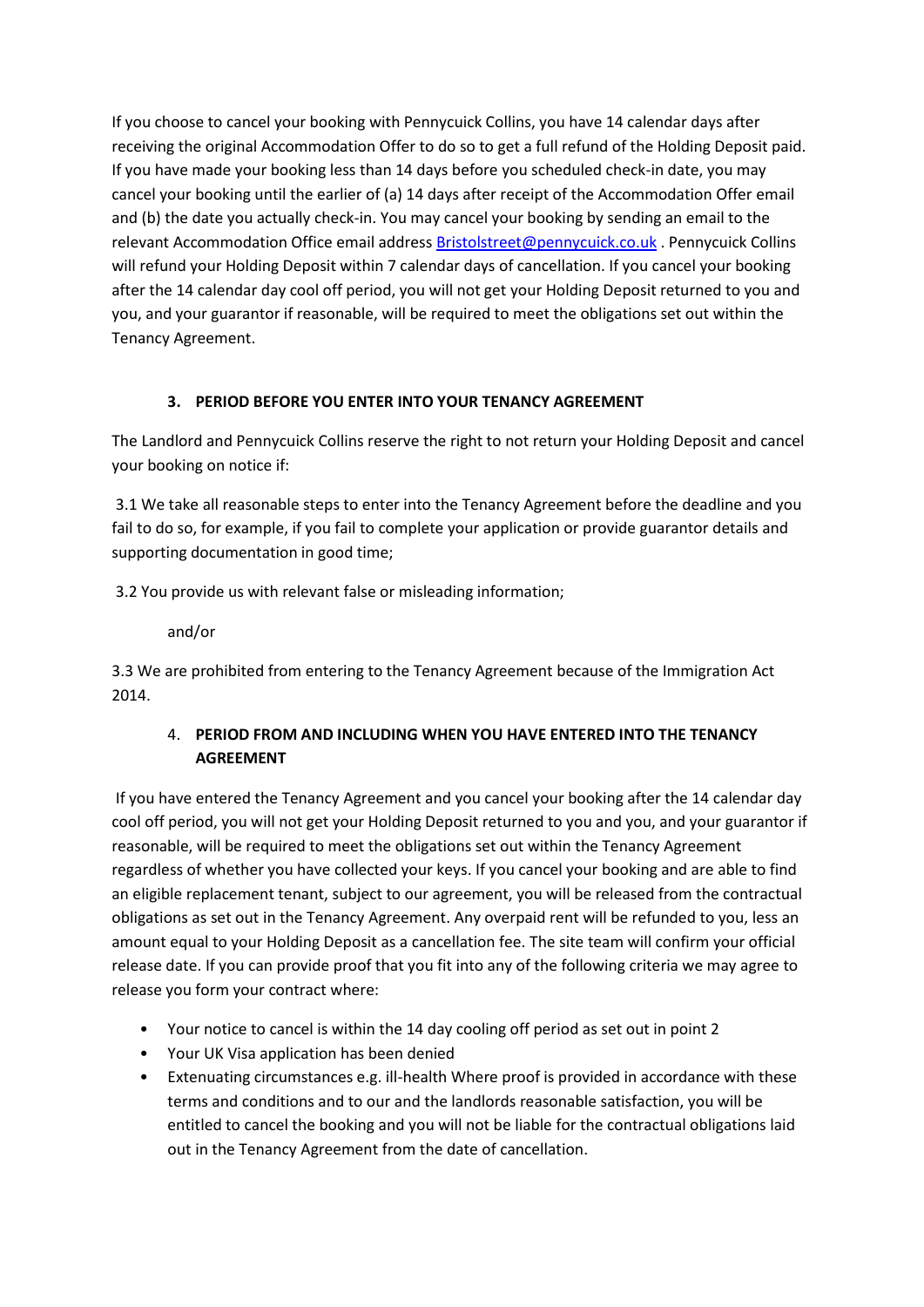- Failure to obtain a UK Visa If you fail to obtain a UK Visa before the start date of your tenancy, we will cancel your Tenancy Agreement and refund any rent payments made so long as you provide within 72 hours of receiving your official confirmation
- Supporting official evidence that your Visa was declined
- Written confirmation that you wish to cancel your booking

#### **5. CANCELLATIONS AFTER YOU HAVE MOVED INTO THE ACCOMMODATION**

5.1. We hope you have a happy stay in your accommodation, but if for any reason you decide to leave during your contracted term, the landlord may agree to release you from your contract. Providing the conditions set out below are met:

5.1.1. You agree that you will not transfer or sublet the tenancy created by the Tenancy Agreement to anyone else without obtaining our written consent . You find a suitable replacement to take a new Tenancy Agreement for your room for the remaining period of your contract.

5.1.2.1. Replacement tenants must be 18 years old or over and enrolled as a full time student in a university or college in proximity to the accommodation.

5.1.2.2. The incoming tenant must enter into a Tenancy Agreement with us and pay sums due within this agreement.

5.1.2.3. The incoming tenant, where reasonable, must provide a suitable Guarantor. The Guarantor must accept the Terms and Conditions set out in the Tenancy Agreement.

5.1.3. Refunds due will not be processed until the replacement taking over the contract has signed the Tenancy Agreement, paid and moved into the accommodation.

5.1.4. If you do find someone to take over your contract, you will need to pay a £50 administration fee.

5.1.5. If you fail to find someone to take over your tenancy, you will be responsible for paying the full rent until the end of your contracted time at the accommodation.

#### **6. CANCELLATIONS BY CRM STUDENTS OR THE LANDLORD**

Our terms and conditions require you to sign your Tenancy Agreement online within 14 calendar days of receiving the Offer of Accommodation. If you fail to sign your agreement within this timescale we may cancel your booking, giving notice by email, and you will forfeit any booking fee